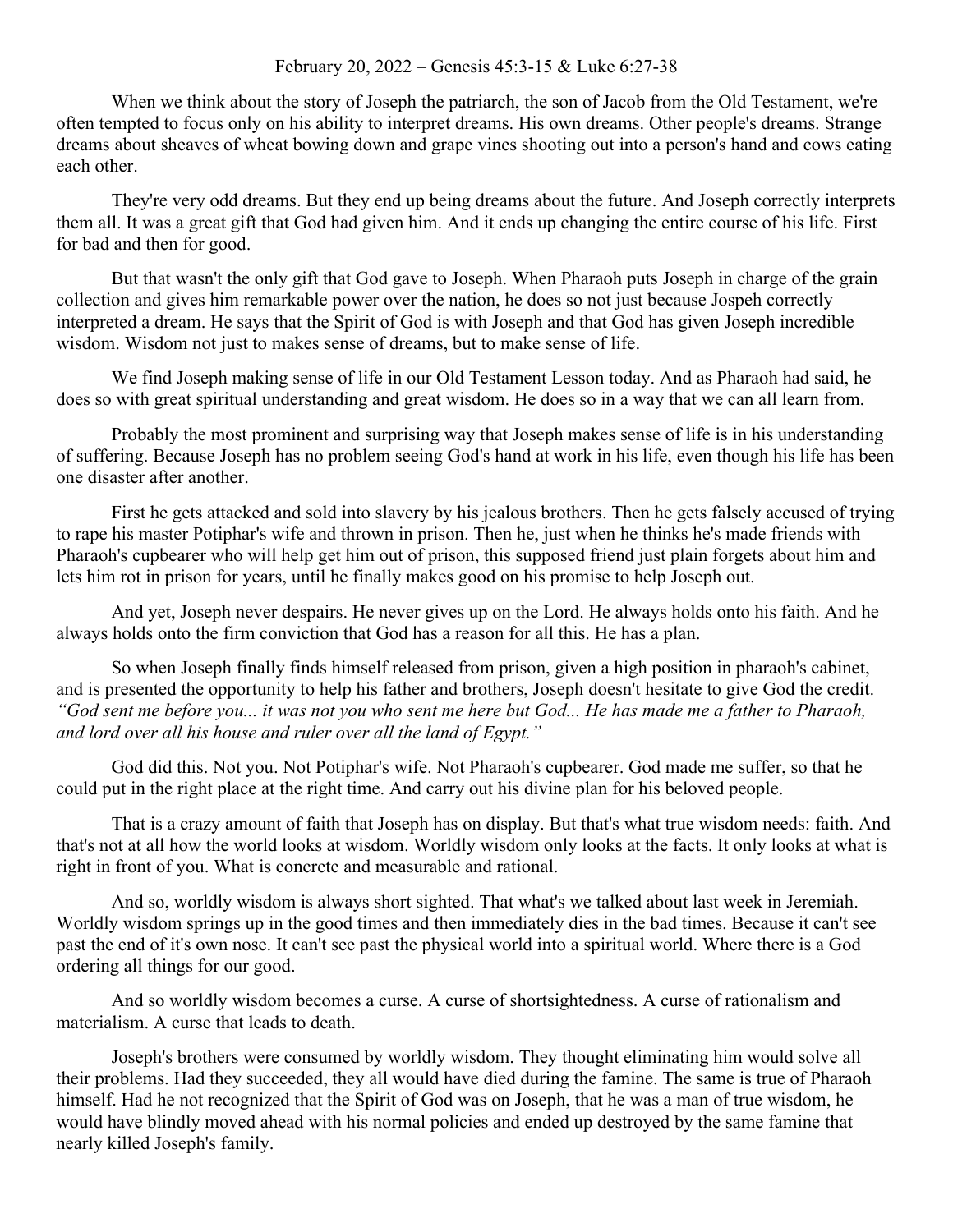Worldly, shortsighted wisdom would have killed them all. But Godly wisdom doesn't rely merely on what we can see and hear, taste, touch, and smell. Godly wisdom doesn't rely merely on what we can understand. Godly wisdom has faith. Faith that there is a God with a plan. A plan for our good. A plan for our salvation. A plan for our resurrection.

Which is another key aspect of Joseph's wisdom that can go unappreciated. Joseph understands that God has a plan. And he understands his part in that plan.

He tells his brothers: *"God sent me before you to preserve life."* Again, a little later, he says, *"God sent me before you to preserve for you a remnant on earth, and to keep alive for you many survivors."* Again, he tells them how he will give them a home in the land of Goshen, *"so that you and your household, and all that you have, do not come to poverty."*

Joseph understands not only that God has caused him to suffer, not only that God has brought him through this suffering, not only that God has given him this position of power in Egypt, but most of all, he understands that God intends for him to use that power for the good of others.

God does not bless us so that we can hoard our wealth. He does not bless us so that we can be selfish and power hungry. He does not bless us so that we can abuse that power and make others suffer like we did.

No, Jesus spells it out for us in our Gospel lesson: *"As you wish that others would do to you, do so to them."* God gives you blessings so that you can bless others. Period. Full stop. It is not merely for your good. It is for someone else. If you would hope and pray that somebody else would share their blessing with you in your time of need, then that is exactly how you should treat others. That is exactly how Joseph did treat others.

Again, worldly wisdom can't conceive of that kind of generosity. The kind of generosity that would help even your enemies and do good to those who hate you and lend to those who can't pay back and have mercy on those who don't deserve mercy.

Yet, that's the exact generosity that Jesus has for us. Turning his cheek to those who struck him. Blessing those who cursed him on the cross. Forgiving those who judged him worthy of death. Worldly wisdom says Jesus was a fool. Godly wisdom says this is how all God's children should live. Joseph certainly did so with his brothers. They did nothing to earn his forgiveness, to deserve his help. But he helped them anyway.

And yet, that reveals one further piece of wisdom from Joseph for us. In the Lord's Prayer, Jesus tells us to forgive as we are forgiven. And he reinforces that with a couple of parables. The unforgiving servant, for example, who has his huge debt forgiven by his master, but then refuses to forgive a much smaller debt owed to him by a fellow servant, and is condemned by his master for doing so. If you need motivation to forgive others, if you need to learn how to forgive others, just look at how you are forgiven. And that's all very true.

And yet, that's not the only reason. That's certainly not the reason for Joseph. He doesn't forgive his brothers because he's been forgiven. Frankly, Joseph is one of the most righteous men in the entire Bible. We don't hear about him committing any sins to forgive – although I'm sure there were.

No, Joseph consistently goes back to one reason and one reason only for forgiving his brothers: his father. He wants to see his father again. He wants his father to be safe and well cared for. He wants to abide by his fathers wishes that Joseph forgive his brothers and live in peace with them.

Joseph is the embodiment of the fourth commandment. He wants to honor his father above all things. And that desire to be a good son to his father – to do his father's will – leads him to forgive when worldly wisdom would say he should get revenge.

Jesus had that same desire to honor his father. He tells his disciples over and over again that he is here to do the work of his father. He prays in the Garden of the Gethsemane, *"Father, not my will, but thine be done."* And he prays for the very people crucifying him, *"Father forgiven them, for they know not what they do."*